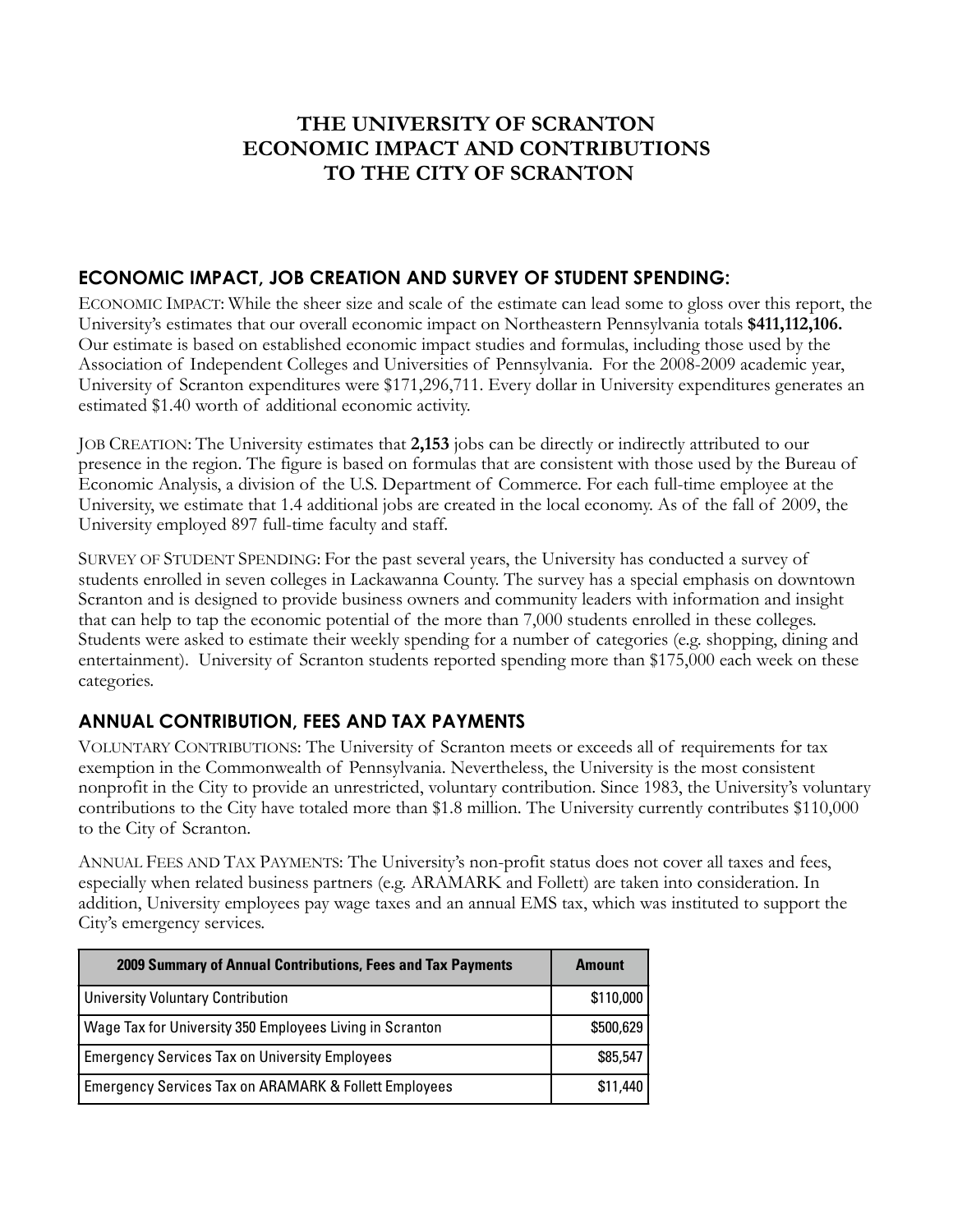| <b>2009 Summary of Annual Contributions, Fees and Tax Payments</b>     | <b>Amount</b> |
|------------------------------------------------------------------------|---------------|
| Fees Paid to the City for False Alarm Calls on Campus                  | \$3,750       |
| Mercantile Tax Paid to the City & School District by ARAMARK & Follett | \$22,617      |
| Total:                                                                 | \$733,983     |

### **TAXES/FEES ON RECENT MAJOR CONSTRUCTION PROJECTS**

The University pays fees and taxes associated with construction projects on campus. The following are actual and expected permit fees and building privilege taxes for the construction of the DeNaples Center (campus center), Condron Hall (sophomore residence hall), unified science center and apartment/fitness complex (estimated).

| <b>Fee or Tax</b>             | <b>DeNaples</b> | <b>Condron</b> | <b>Science</b> | Apartment/<br><b>Fitness (Est)</b> | <b>Overall Totals</b> |
|-------------------------------|-----------------|----------------|----------------|------------------------------------|-----------------------|
| <b>Building Permits</b>       | \$292,464       | \$232,603      | \$690,672      | \$275,000                          | \$1,490,739           |
| <b>Business Privilege Tax</b> | \$167,432       | \$133,162      | \$395,401      | \$185,000                          | \$880,995             |
| <b>Project Totals:</b>        | \$459,896       | \$365,765      | \$1,086,073    | \$460,000                          | \$2,371,734           |

*In addition, the City requires the University to pay a Third Party Inspection Fee. These fees do not go to the City but rather to an independent contractor. The combined actual and estimated fees for the above projects are \$947,637.*

### **MULBERRY STREET IMPROVEMENT PROJECT**

In 2007, the University engaged in a discussion with the Mayor and representatives of City Council about its contribution to the City. As an outgrowth of this discussion, a joint announcement was held for the project, which was initially estimated at more than \$1 million. The University of Scranton's investment has grown through a plan developed by the combined efforts of Ayers Saint Gross, a nationally respected architectural firm in Baltimore, Md., and Burkavage Design Associates, a local architectural firm. The Mulberry Street Improvement Project is now a multi-million dollar project that will be taken on in phases over the coming years. Phase one of the project is under way and set for completion in the summer for a total cost of **\$2.2 million**.

### **SMALL BUSINESS DEVELOPMENT CENTER (SBDC) SUPPORT FOCUSED ON SCRANTON**

The following items represent metric data and statistics for the City of Scranton only covering the three-year period of January 1, 2007 through December 31, 2009. Note that these totals reflect only those individuals or businesses who **live in** or are going to **locate their business in** the City of Scranton.

| <b>Support for Clients Living or</b><br><b>Locating a Business in the City of Scranton</b> | 2007   | 2008   | 2009   | <b>2010 YTD</b> | <b>Totals</b> |
|--------------------------------------------------------------------------------------------|--------|--------|--------|-----------------|---------------|
| <b>Clients</b>                                                                             | 52     | 44     | 38     | າາ<br>LL        | 156           |
| <b>Consulting Hours</b>                                                                    | 212.25 | 179.25 | 179.75 | 82.65           | 653.90        |

*Note: Figures for 2010 represent the period from January 1, 2010 through May 27, 2010.*

#### CLIENT MILESTONES 2007 - 2009

• **\$425,000 in approved financing** was received by clients consulted in the City of Scranton, based on business plan development and projection assistance supplied by the Scranton SBDC.